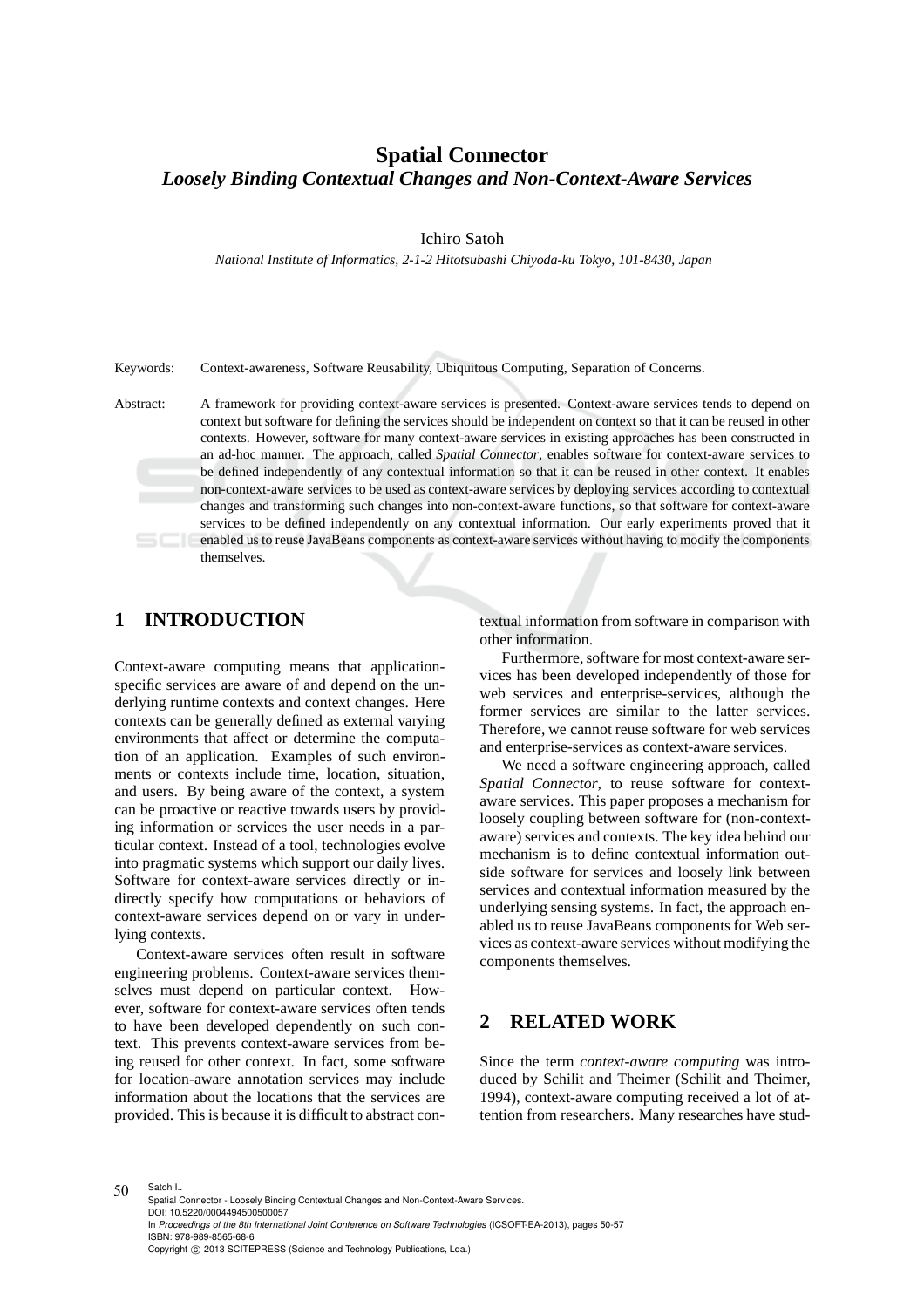ied software engineering for context-aware services. The Context toolkit was a pioneer work of software engineering issues in context-aware services (Abowd, 1999; Salber et al., 1999). It aimed at allowing programmers to leverage off existing building blocks to build interactive systems more easily. It was constructed as libraries as widgets for GUI. However, since it was designed only for context-aware services, it did not support the reuse of software for noncontext-aware services.

Ubiquitous computing defines a new domain in which large collections of heterogeneous devices are available to support the execution of applications. These applications become dynamic entities with multiple input and output alternatives. As a result, it is difficult to predict in advance the most appropriate application configuration as discussed by several researchers (Roman et al., 2003; Scholtz et al., 2004). There have been many attempts to construct software component technology for ubiquitous computing (Flissi et al., 2005; Modahl et al., 2005). Several researchers have studies modeling of contextawareness in the literature of software engineering (Henricksen and Indulska, 2005). However, there have been no silver bullet as other systems so far.

Several researchers focuses on high-level analysis on context-aware services. For example, A comparable model, which specify context-aware behavior in only one diagram, the context-oriented domain analysis diagram was explored (Desmet et al., 2007). There have been several attempts to specify contextaware services (Henricksen et al., 2002). However, they cannot solve problems in software-level dependencies with contexts.

We developed a mobile agent-based emulator to emulate the physical mobility of its target terminal by using the logical mobility of the emulator. It could provide application-level software with the runtime environment compatible to its target device and carry it between computers through networks. However, it intends to make it easy to test context-aware software rather to develop such software.

Modern enterprise architectures, e.g., Enterprise JavaBeans (EJB), (Kassem, 2000) and .Net architecture (Szyperski, 1998), have employed the notion of container to separate the business components from the system components. The original notion has enabled key functionality such as transactions, persistence, or security to be transparently added to the application at deployment time rather than having to implement it as part of the application. The notion leads to increased reusability and interoperability of business components. We use the notion to reuse non-context-aware business software components in context-aware ones. Non-context-aware components are not designed to be used in ubiquitous computing environments, where services appear and disappear arbitrarily and nodes cannot possibly know in advance with which other nodes they will interact.

## **3 APPROACH**

This section outlines our approach.

#### **3.1 Example Scenario**

To enable services that enhance user interaction with his/her current environment, we need to enrich his/her physical surrounding, e.g., shopping malls, museums, and trade fares, with dedicated computing resources that enable service to be provided. One example scenario is a shopping mall that offers ambient services to customers, enabling them to navigate through the mall and find certain products quickly. Users moving from shop to shop should have their services deployed and executed at stationary terminals close to them to support them. Annotation services on appliances, e.g., electric lights, may be provided in shops. Such services depend on context. For example, they present digital signage for sales promotions while their target appliances are displayed on shelves. For example, shops frequently replace and relocate their products inside them. The services need to follow the movement of their targets. Annotation services in appliances are needed not only at shops to explain what the appliances are but at users' homes to explain how they are to be used. Furthermore, such annotation services may depend on users. Some may want audio annotations but others may want visual annotations.

#### **3.2 Design Principles**

The *Spatial Connector* approach introduces the following three novel elements:

- *Container* is introduced to reuse existing noncontext-aware software components, e.g., JavaBeans, as components for providing contextaware service. Each service container is a runtime environment that manages the execution of at most one component and invokes specified methods defined in the component according contextual changes in the real world by using sensing systems.
- *Counterpart* is a reference to its target, e.g., a user, physical entity, or computing device and contains profiles about the target, e.g., the name of the user,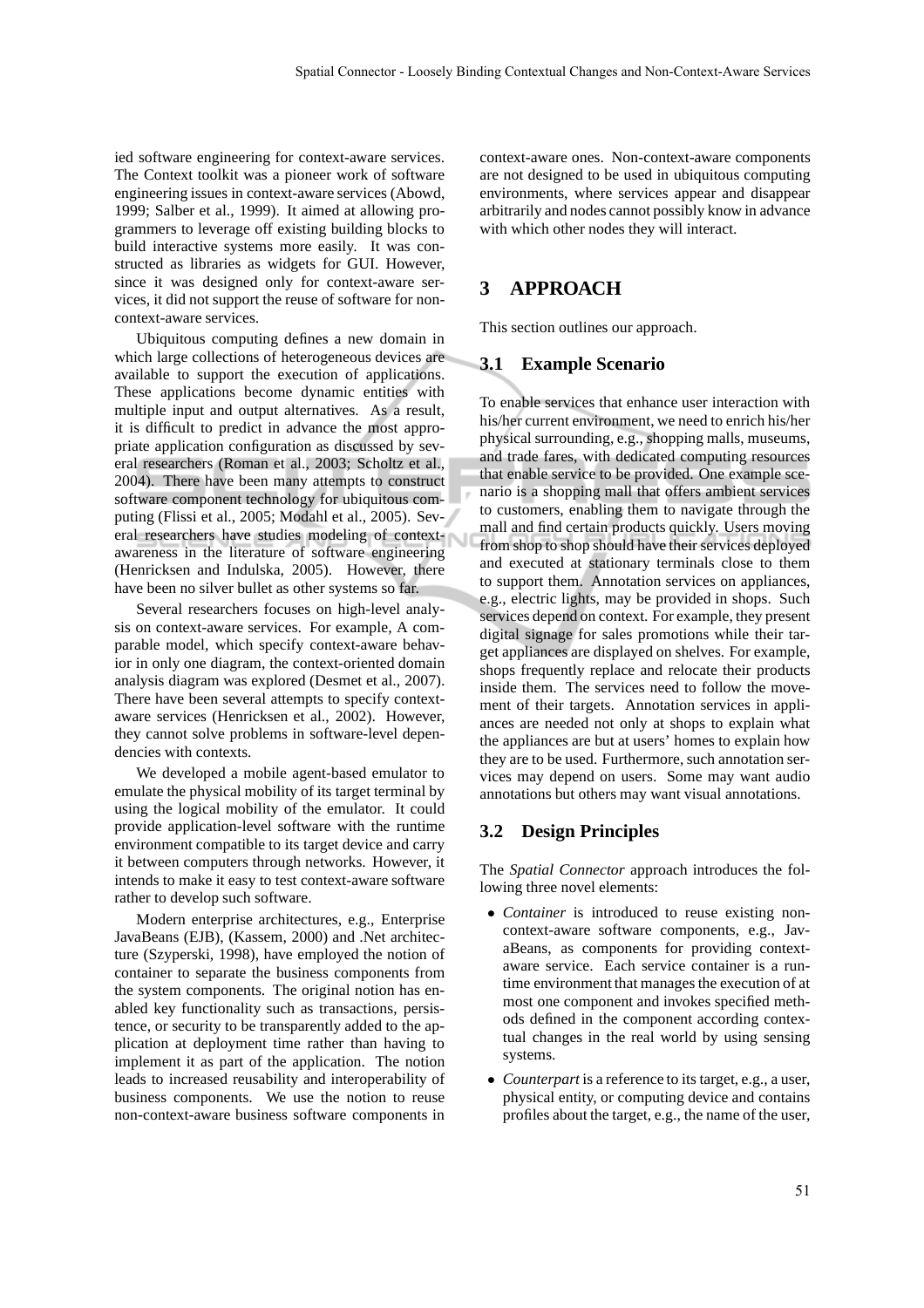the attributes of the entity and the network address of the device. It always deploys at computers close to the the current location of its target by using location-sensing systems.

• *Connector*is used to enable services to be dynamically deployed at computers according to contextual changes, e.g., the movements of users, physical entities, and devices. It defines a spatial relationship between containers and the counterparts of the targets that the services should be provided for. When a counterpart is deployed at another computer, it dynamically deploys one or more containers to certain computers, e.g., computers that contains the counterpart.

Like container technologies for enterprise computing, the first supports transformations that extend the functionality provided by the components in isolation. While a container may impose architectural constraints on the components it hosts, the functionality extensions provided by the container can often be achieved without the hosted components having been explicitly designed to support them. The first supports separation of concerns in the functions of components, the second abstracts away the underlying location sensing systems, and the third supports separation of concerns in the locations of components.

We here explain the reason why services need to be dynamically deployed. Computing devices in ambient computing environments may only have limited resources, such as restricted levels of CPU power and amounts of memory. They cannot support all the services that may be needed. We therefore have to deploy software that can define services at computers only while those services are needed. The deployment of services at computing devices does not only depend on the requirements of the services. For example, if a user has a portable computer, his/her services should be provided from the portable computer. Otherwise, such services should be provided from stationary computers close to him/her, even when the services may be initially designed to run on portable computers.

# **4 DESIGN AND IMPLEMENTATION**

Our user/location-aware system to guide visitors is managed in a non-centralized manner. It consists of four subsystems: 1) location-aware directory servers, called LDSs, 2) service runtime systems, 3) *counterparts*, and 4) *containers*. The first is responsible for reflecting changes in the real world and the loca-

tions of users when services are deployed at appropriate computers. The second runs on stationary computers located at specified spots close to exhibits in a museum. It can execute application-specific components via containers, where we have assumed that the computers are located at specified spots in public spaces and are equipped with user-interface devices, e.g., display screens and loudspeakers. It is also responsible for managing *connectors*. The third is managed by the first and deployed at a service runtime system running on a computer close to its target, e.g., person, physical entity, or space. The fourth is implemented as a mobile agent. Each mobile agent is a self-contained autonomous programming entity. Application-specific services are encapsulated within the fourth.

The system has the three unique functions as follows:

- The *counterpart* is a digital representation of a user, physical entity, or computing device. When its target moves to another location, it is automatically deployed at a computer close to the current location of the target by using location-sensing systems.
- The *container*is a customizable wrapper for (noncontext-aware) software components, e.g., JavaBeans, for defining application-specific services to use them as context-aware services.
- The *connector* is a relationship between the locations of at least one counterpart and serviceproviders. It enables services to be dynamically deployed at computers according to spatial changes in their targets.

The counterpart is responsible for abstracting away differences between the underlying location sensing systems. Each container can contain at most one application-specific component, e.g., JavaBeans component. It is responsible for its inner component with its favorite runtime environment. Therefore, such a component can be executed in our system without modifying it. Each container can explicitly specify at most one *connector*. The current implementation provides two types of *connectors*, as shown in Figure 1.

- If a container declares a *follow* connector for at most one counterpart, when the latter migrates to a computer in another location, the former migrates to the same or another computer in the latter's destination location.
- If a container declares a *shift* connector for at most one counterpart, when the latter migrates to a computer in another location, the former migrates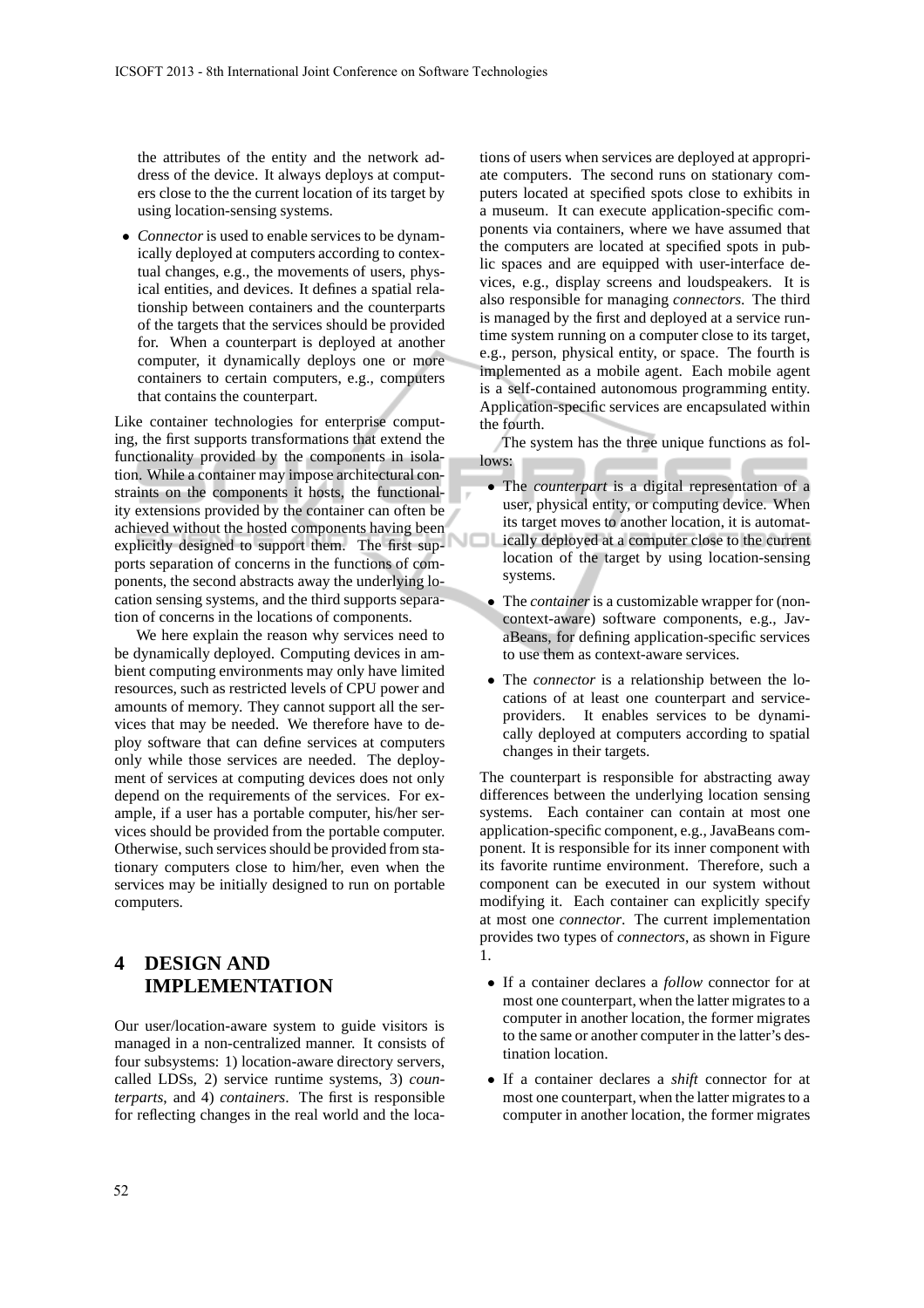

Figure 1: Spatial coupling between counterparts and containers.

to the latter's source or another computer in the latter's source location.

These can be dynamically bound between counterparts and service-providers. By using these relations, containers are independent of their locations and their deployment policies. When a user is in front of a product, his/her counterpart is deployed at a computer close to his/her current location by using a location-sensing system. Containers that declare follow policies for the counterpart are deployed at the computer. That is, our containers should accompany their users and annotate exhibits in front of them in the real-world. Nevertheless, users and containers are loosely coupled, because the containers are dynamically linked to the counterparts corresponding to the users.

#### **4.1 Context Management**

Each counterpart is attached to at most one target, e.g., a user, physical entity, or space. Each counterpart keeps the identifier of its target or RFID tag attached to the target. Each LDS is responsible for monitoring location-sensing systems and spatially binding more than one counterpart to each user or physical entity (Fig. 2). It maintains two databases. The first stores information about all the service runtime systems and the second stores all the containers attached to users or physical entities. It can exchange this information with other LDSs in a peer-to-peer manner. Each LDS only maintains up-to-date information on partial contextual information instead of on tags in the whole space. All LDSs and service runtime systems periodically multicast their network addresses to other LDSs and service runtime systems through UDP-multicasting. Therefore, when a new LDS or service runtime system is dynamically added to or removed from the whole system, other systems are aware of changes in their network domains.

Location-sensing systems can be classified into two types: proximity and lateration. The first approach detects the presence of objects within known spots or close to known points, and the second estimates the positions of objects from multiple measurements of the distance between known points. The current implementation assumes that museums have provided visitors with tags. These tags are small RF transmitters that periodically broadcast beacons, including the identifiers of the tags, to receivers located in exhibition spaces. The receivers locate the presence or positions of the tags. To abstract away differences between the underlying location-sensing systems, the LDSs map geometric information measured by the sensing systems to specified areas, called *spots*, where the exhibits and the computers that play the annotations are located.

## **4.2 Counterpart**

Each counterpart is automatically deployed at a service runtime system running on a computer in a spot that contains its target by LDSs. We explain how to deploy counterparts according to changes in the real world. When the underlying sensing system de-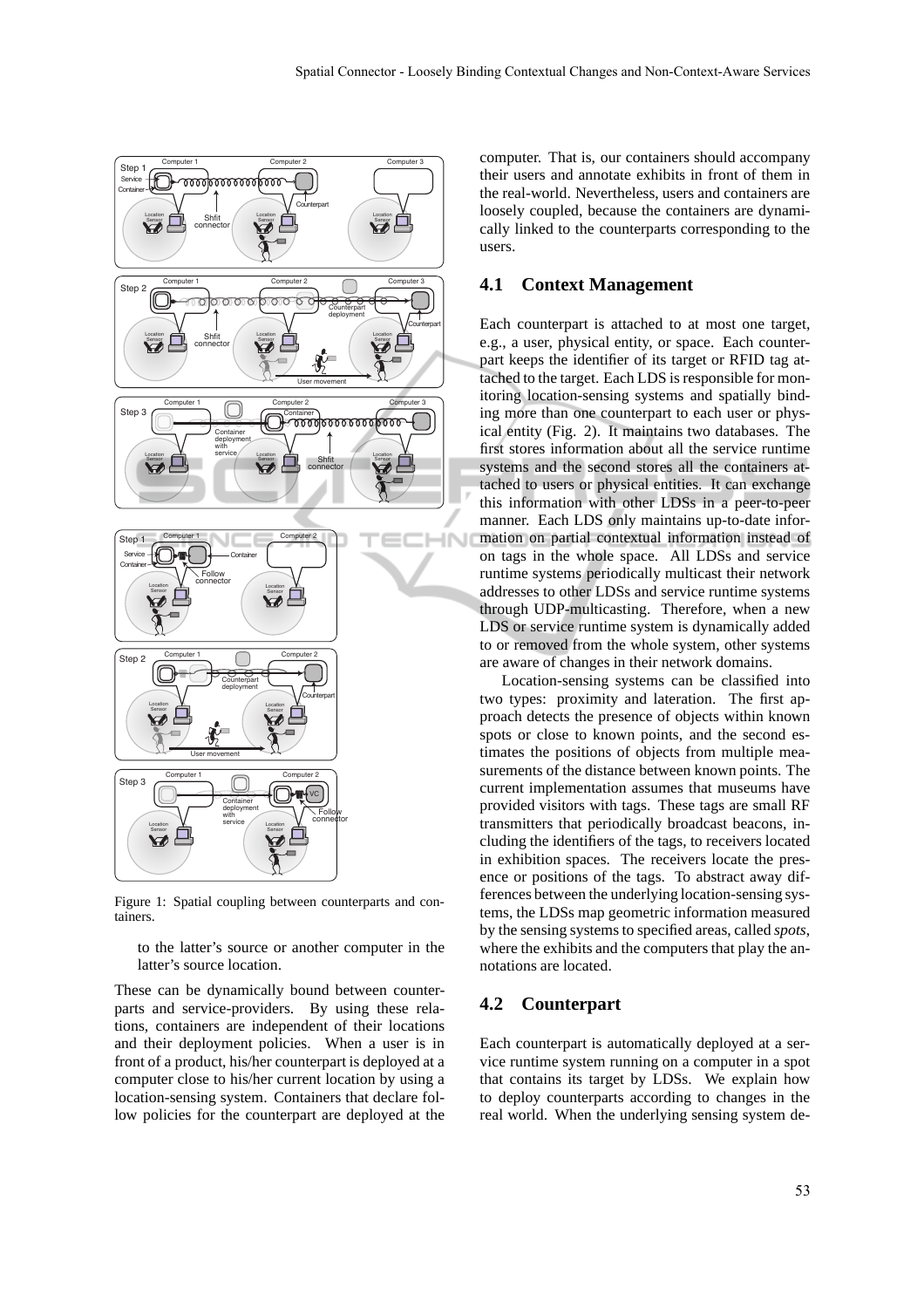

Figure 2: Location-aware directory server.

tects the presence (or absence) of a tag in a spot, the LDS that manages the system attempts to query the locations of the counterpart tied to the tag from its database. If the database does not contain any information about the identifier of the tag, it multicasts a N query message that contains the identity of the new tag to other LDSs through UDP multicasting. It then waits for reply messages from the other LDSs. Next, if the LDS knows the location of the counterpart tied to the newly visiting tag, it deploys the counterpart at a computer close to the spot that contains the tag.

#### **4.3 Service Runtime System**

Each service runtime system is responsible for executing and migrating application-specific components with containers to other service runtime systems running on different computers through a TCP channel using mobile-agent technology. It is built on the Java virtual machine (Java VM version 1.5 or later), which conceals differences between the platform architectures of the source and destination computers. It governs all the containers inside it and maintains the life-cycle state of each application-specific component via its container. When the life-cycle state of an application-specific component changes, e.g., when it is created, terminates, or migrates to another runtime system, its current runtime system issues specific events to the component via its container, where the container may mask some events or issue other events.

#### **4.4 Container**

Each container is an autonomous programmable entity implemented as a mobile agent. Containers can provide application-specific components with their favorite runtime environments and carry them between computers. They are defined according to types of application-specific components. Each container in the current implementation is a collection of Java objects and support Java-based components, e.g., JavaBeans and Java Applets. It can migrate from computer to computer and duplicate itself by using mobile agent technology.<sup>1</sup> When a component is transferred over the network, not only the code of the agent but also its state is transformed into a bitstream by using Java's object serialization package and then the bit stream is transferred to the destination. Since the package does not support the capturing of stack frames of threads, when an agent is deployed at another computer, its runtime system propagates certain events to instruct it to stop its active threads. The runtime system on the receiving side receives and unmarshals the bit stream. Arriving agents may explicitly have to acquire various resources, e.g., video and sound, or release previously acquired resources.

#### **4.5 Connector**

The *Spatial Connector* approach enables users to explicitly assign a *connector* to each container through its management GUI, even while the container and its inner component are running. Each connector is activated when its target counterpart migrates to a computer in another cell due to the movement of the counterpart's target in the physical world. We will explain how to deploy containers, including its inner components with connectors according to the deployment of the counterparts that are specified in the connectors as their targets. The deployment of each container is specified in its connector and is managed by

<sup>&</sup>lt;sup>1</sup>JavaBeans can easily be translated into agents in this platform.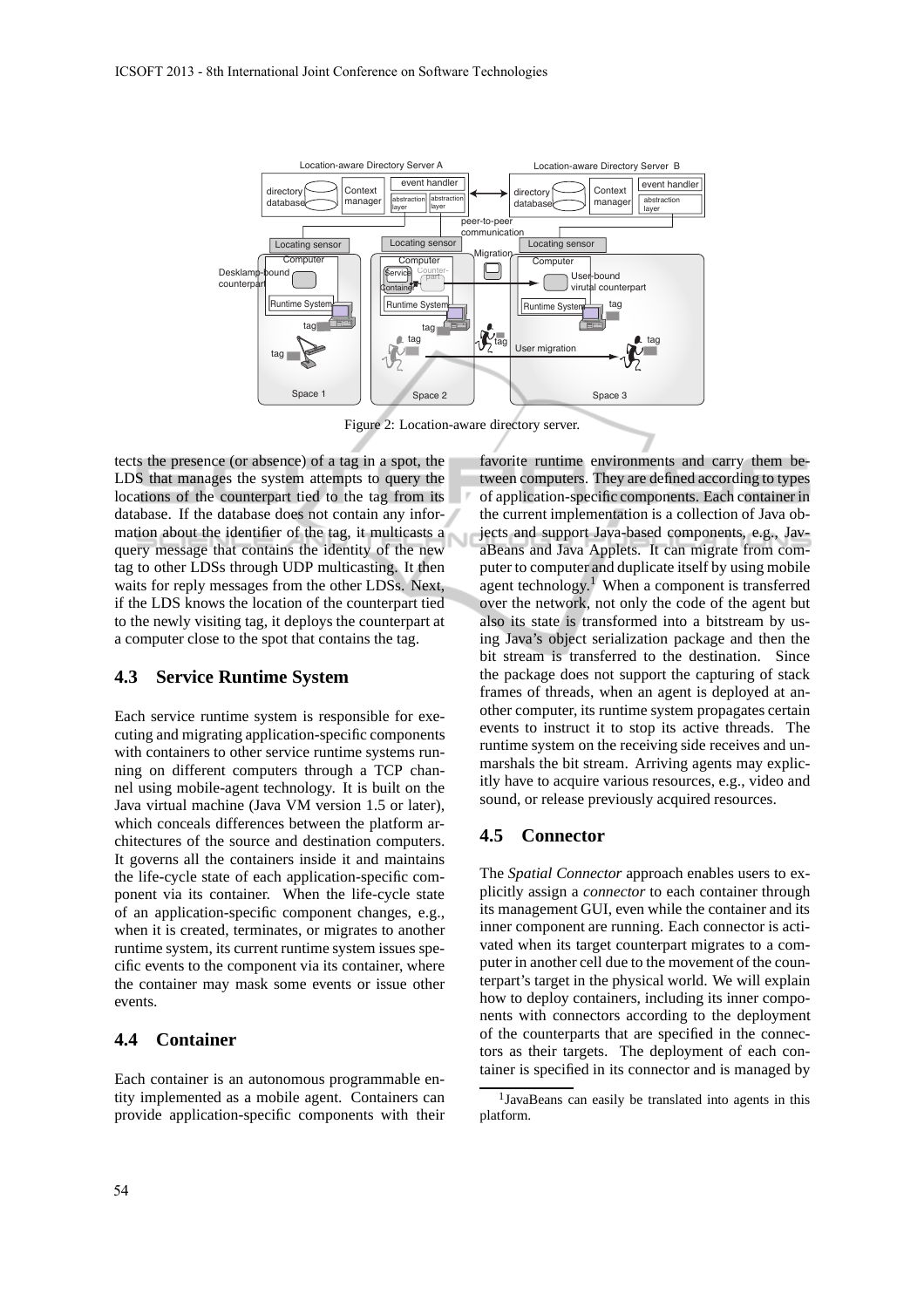runtime systems without any centralized management system. Each runtime system periodically advertises its address to the others through UDP multicasting, and these runtime systems then return their addresses and capabilities to the runtime system through a TCP channel. The procedure involves four steps. 1) When a counterpart migrates to another runtime system (in a different cell), 2) The destination sends a query message to the source of the visiting counterpart. 3) The source multicasts a query message within current or neighboring sub-networks. If a runtime system has a container whose connector specifies the visiting counterpart, it sends the destination information about itself and its neighboring runtime systems. 4) The destination next instructs the container to migrate to one of the candidate destinations recommended by the target, because this platform treats every container as an autonomous entity.

# **5 CURRENT STATUS**

A prototype implementation of this approach was constructed with Sun's Java Developer Kit, version 1.5 or later version. Although the current implementation was not constructed for performance, we evaluated the migration of a container based on connectors. When a container declares a *follow* or *shift* connector for a counterpart, the cost of migrating the former to the destination or the source of the latter after the latter has begun to migrate is 88 ms or 85 ms, where three computers over a TCP connection is 32 ms.<sup>2</sup> This experiment was done with three computers (Intel Core 2 Duo 2 GHz with MacOS X 10.6 and Java Development Kit ver.6) connected through a Fast Ethernet network. Migrating containers included the cost of opening a TCP-transmission, marshalling the agents, migrating them from their source computers to their destination computers, unmarshaling them, and verifying security.

**Support for location-sensing systems:** The current implementation supports two commercial tracking systems. The first is the Spider active RFID tag system, which is a typical example of proximitybased tracking. It provides active RF-tags to users. Each tag has a unique identifier that periodically emits an RF-beacon (every second) that conveys an identifier within a range of 1-20 meters. The second system is the Aeroscout positioning system, which consists of four or more readers located in a room. These readers can measure differences in the arrival timings of WiFi-based RF-pulses emitted from tags and estimate the positions of the tags from multiple measurements of the distance between the readers and tags; these measurement units correspond to about two meters.

**Security** To prevent malicious containers or application-specific components from being passed between computers, each runtime system supports a Kerberos-based authentication mechanism for agent migration. It authenticates users without exposing their passwords on the network and generates secret encryption keys that can be selectively shared between parties that are mutually suspicious. Since it can inherit the security mechanisms provided in the Java language environment, the Java VM explicitly restricts containers so that they can only access specified resources to protect computers from malicious containers or components.

# **6 APPLICATION: SUPPORT TO LIFECYCLE SUPPORT OF PRODUCTS**

We experimented on and evaluated a context-aware annotation service for appliances, e.g., electric lights. This is unique to other existing active content for digital signage because it does not support advertising of its target appliance but assists users with controlling and disposing of the appliance. We attached an RFID tag to an electric light and provided a counterpart and connected the counterpart and containers for the target by using *connectors* according the locations of the light, e.g., a warehouse, store, and home. These containers had JavaBean objects as application-specific services inside them. They supported the lifecycle of the light from shipment, showcasing, assembly, usage, and disposal.

#### **In warehouse**

While the light was in the warehouse, its counterpart was automatically deployed at a portable terminal close to the light. Two kinds of application-specific components were provided for the experiment. The first was attached to the counterpart through the *follow* connector. This notified a server in the warehouse of its specification, e.g., its product number, serial number, and date of manufacture, size, weight, serial number, the date of manufacture. The second was attached to the counterpart through the *shift* connector and ordered more lights. The both two application-specific components themselves were not context-aware, because they were implemented as JavaBean objects. In

<sup>&</sup>lt;sup>2</sup>The size of each counterpart was about 8 KB in size.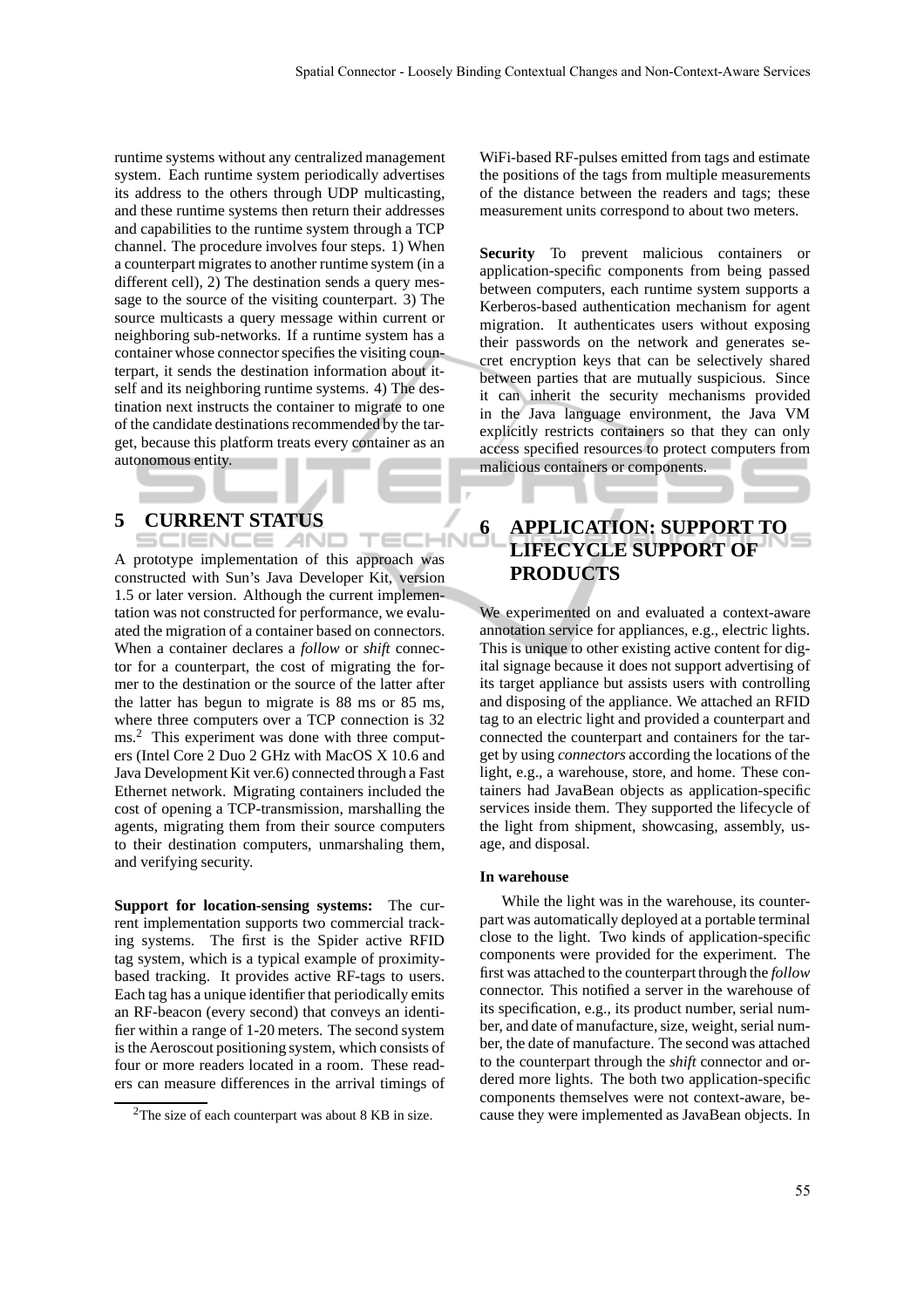fact, we could reuse JavaBean objects running on a server with Java 2 Enterprise Edition to advertise the light from Web without modifying the objects themselves.

#### **In store**

While the light was being showcased in a store, we assumed that it had two application-specific components. The first declared the *follow* connector and was deployed at a computer close to its target object so that it displayed advertising content to attract purchases by customers who visited the store. Figures 3 a) and b) have two images maintained in the component that display the price, product number, and manufacture's name on the current computer. The second declared the *shift* connector. When the light was sold, it notified the warehouse server that the light was out of stock.

#### **In house**

When the light was bought and transferred to buyer's house, a container, which was attached to the counterpart through the *follow* connector and had an application-specific component inside it, migrated to a computer in the house and provided instructions on how it should be assembled. Figure 3 c) has the active content for advice on assembly. The component also advised how it was to be used as shown in Fig. 3 d). When it was disposed of, the component presented its active content to give advice on disposal. Figure 3 e) illustrates how the appliance was to be disposed of.



Figure 3: Digital signage for supporting appliance.

These application-specific components could be defined independently of any locations. This is useful to separate services in developing application-specific services.

We can provide application-specific component in buyers' houses that controls appliances, which may not have any network interfaces. The component allows us to use a PDA to remotely control nearby lights to use them as place-bound controller services. The services can communicate with X10-base servers to switch lights on or off and are indirectly attached to places with room lights in this system through their containers. Each user has a tagged PDA, which supports the runtime system with a wireless LAN interface. When a user with a PDA visits a spot that contains a light, the approach moves a controller component with its container to the runtime system of the visiting PDA. The component, now running on the PDA, displays a graphical user interface to control the light. When the user leaves that location, its container carried the component automatically closes its user interface and returns to its home runtime system.

## **7 CONCLUSIONS**

OGY PUBL .IC ATIONS We constructed an approach, called *Spatial Connector*, for binding non-context aware services with contexts. It supported the separation of services and context, so that application-specific services could be defined independently of any contextual information. It also provides three elements, called *container*, *counterpart*, and *connector*. The first supports separation of concerns in the functions of components, the second abstracts away the underlying location sensing systems, and the third supports separation of concerns in the locations of components. The approach enabled non-context-aware services to be used as contextaware services to be used as context-aware services. It enabled us to dynamically modify where, when, what, and how services should be activated.

The example presented in this paper was not expressively large-scale spaces and consequently did not have as many users as cities. Our final goal is a city-wide ubiquitous computing environment, which will provide a variety of services to massive numbers of users from numerous heterogenous computers. Therefore, our system itself is designed for a city-wide context-aware system.<sup>3</sup> In fact, Since the approach had no centralized management system, we believe that it was useful in city-wide context-aware services.

<sup>&</sup>lt;sup>3</sup>It is almost impossible to experiment academic systems in city-wide spaces without any pre-evaluation in smallspaces.